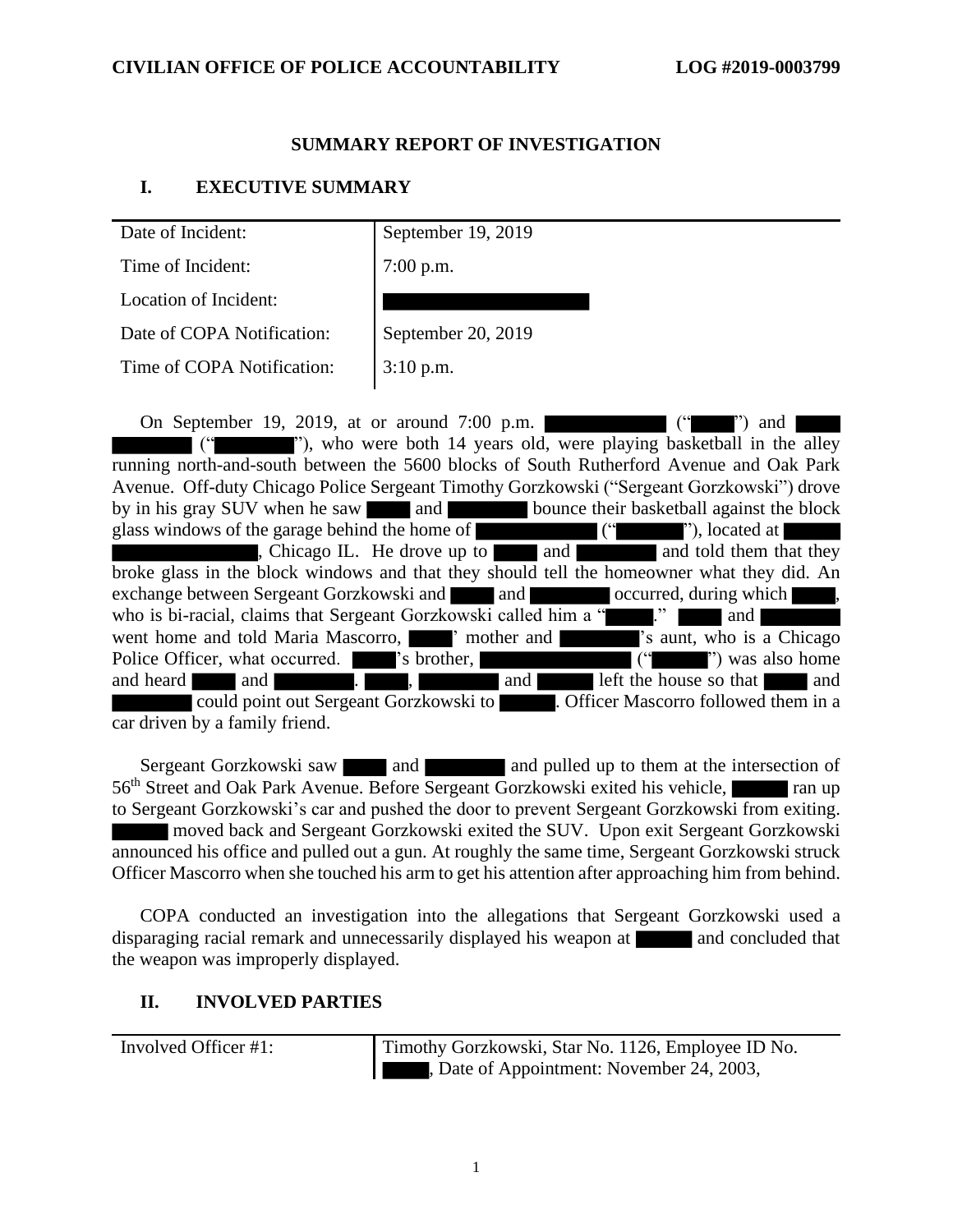|                         | Sergeant, Unit of Assignment 010, DOB: 4, 1981,<br>male, White                                                                                                     |  |
|-------------------------|--------------------------------------------------------------------------------------------------------------------------------------------------------------------|--|
| Involved Officer #2:    | Maria Mascorro, Star No. 14132, Employee ID No.<br>, Date of Appointment: May 1, 2006, Police Officer,<br>Unit of Assignment 008, DOB: , 1977, female,<br>Hispanic |  |
| Involved Individual #1: | DOB, 2005, male, Black                                                                                                                                             |  |
| Involved Individual #2: | DOB 1996, male, Hispanic                                                                                                                                           |  |
| Involved Individual #3: | , DOB I<br><b>1.</b> 2004, male,<br>Hispanic                                                                                                                       |  |

## **III. ALLEGATIONS**

| <b>Officer</b>                        | <b>Allegation</b>                                                                                                                                                                                                                                                                                                                                                                                 | Finding/<br><b>Recommendation</b> |
|---------------------------------------|---------------------------------------------------------------------------------------------------------------------------------------------------------------------------------------------------------------------------------------------------------------------------------------------------------------------------------------------------------------------------------------------------|-----------------------------------|
| <b>Sergeant Timothy</b><br>Gorzkowski | 1. It is alleged by Officer Maria Mascorro<br>that on or about September 19, 2019, at<br>approximately between 6:00 pm and 7:20 pm<br>at or near<br>, Sergeant<br>Timothy Gorzkowski, Star No. 1126,<br>committed misconduct through the following<br>acts or omission by: Stating words to the<br>effect of "Who the fuck are you nigger?" at                                                    | Not Sustained                     |
|                                       | 2. It is alleged by Officer Maria Mascorro<br>that on or about September 19, 2019, at<br>approximately 6:00 pm and 7:20 pm at or near<br>the intersection of 56th Street and Oak Park,<br>Sergeant Timothy Gorzkowski, Star No. 1126,<br>committed misconduct through the following<br>acts or omission by: Displaying his gun at or<br>in the direction of the head of<br>without justification. | Sustained / 2-day<br>Suspension   |

### **IV. APPLICABLE RULES AND LAWS**

#### Rules

1. Rule 2: Any action or conduct which impedes the Department's efforts to achieve its policy and goals or brings discredit upon the Department.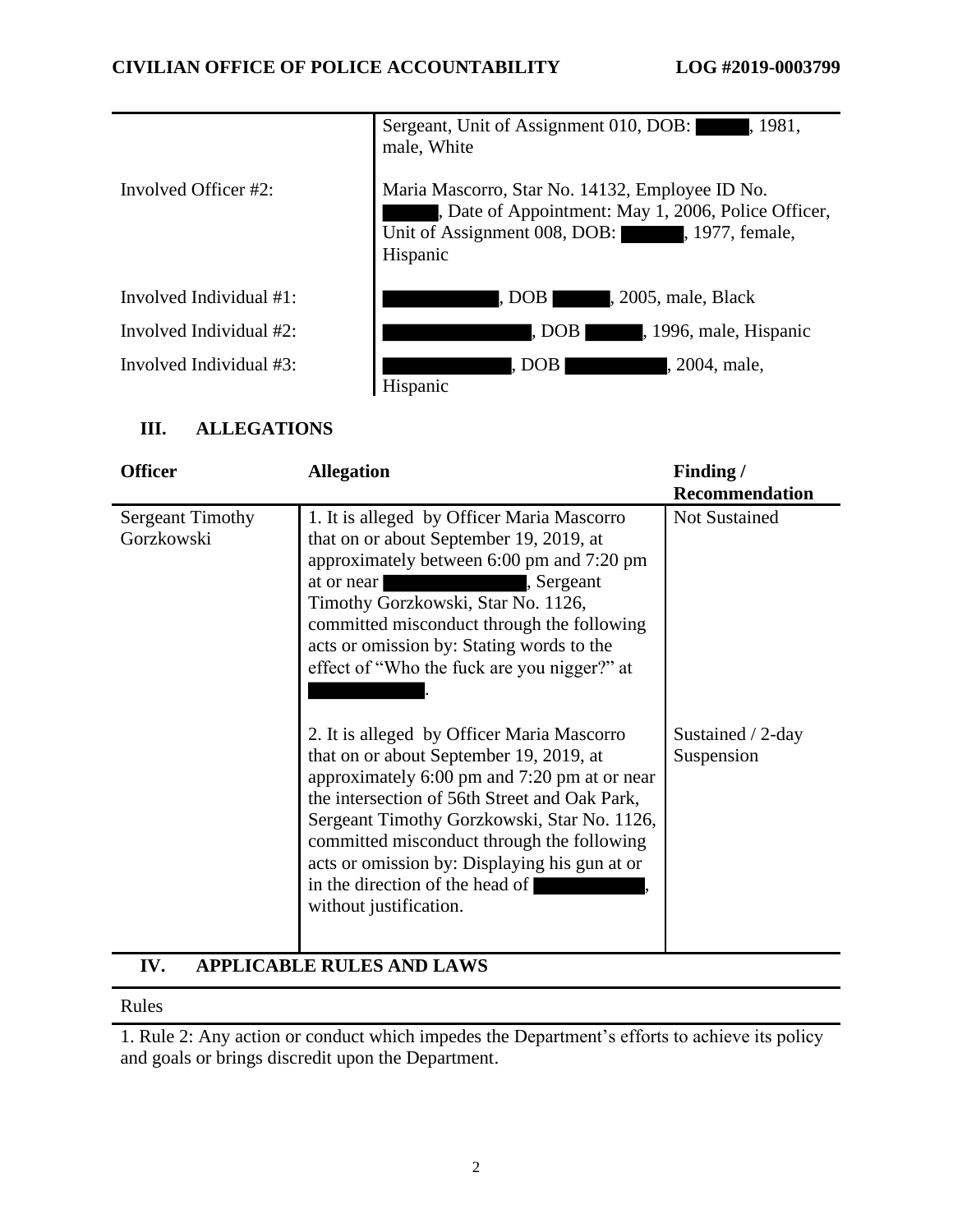2. Rule 9: Engaging in any unjustified verbal or physical altercation with any person, while on or off duty.

3. Rule 38: Unlawful or unnecessary use or display of a weapon.

General Orders

- 1. G02-01 Human Rights and Human Resources
- 2. G03-02 Use of Force (effective October 16, 2017 February 28, 2020)
- 3. G03-02-01 Force Options (effective October 16, 2017 February 28, 2020)

State Law

1. 720 ILCS 5/12-1(a) Assault

## **V. INVESTIGATION <sup>1</sup>**

### **a. Interviews**<sup>2</sup>

 $3$  gave a digitally recorded statement to COPA on October 30, 2019. The following is a summary of his statement.

is 14 years old and lives with his mother, Maria Mascorro, his brother 4 his cousin and other relatives at . On the date of the  $\overline{\phantom{a}}$ incident, and were playing basketball in the alley between Rutherford and Oak Park Avenue on 56<sup>th</sup> Street, where they had played basketball on previous occasions. While playing basketball, and and bounced the ball against the brick of side of a garage. said that he did not bounce the ball against the windows in the garage.

Sergeant Gorzkowski pulled up in a gray Jeep and yelled at and and , claiming that they broke a garage window. Knew that the garage window was already broken because and had played basketball days before and the window was broken at that time. Sergeant Gorzkowski told them to go tell the owners that they broke the window and told him that it was already liked that. Stated that Sergeant Gorzkowski began yelling louder. responded by asking Gorzkowski, "Who the 'f' are you?"<sup>5</sup> Sergeant Gorzkowski then got out of his car and said, "Who the 'f' are you nigger?"<sup>6</sup> and said nothing in response and walked away toward their home. did not call Sergeant Gorzkowski a "nigger." As he and walked away, Sergeant Gorzkowski got back in his car and followed them

<sup>&</sup>lt;sup>1</sup> COPA conducted a thorough and complete investigation. The following is a summary of the material evidence gathered and relied upon in our analysis.

<sup>&</sup>lt;sup>2</sup>COPA was unable to obtain the statement of  $\blacksquare$ , who is a minor and was present during the incident.  $3$  Att. 8, (Audio) statement of  $\blacksquare$ 

<sup>4</sup> is referred to as  $\overline{\phantom{a}}$ , which is his middle name.

 $\frac{5}{1}$  Att. 8, 5:09.

<sup>6</sup> Att. 8, 5:29.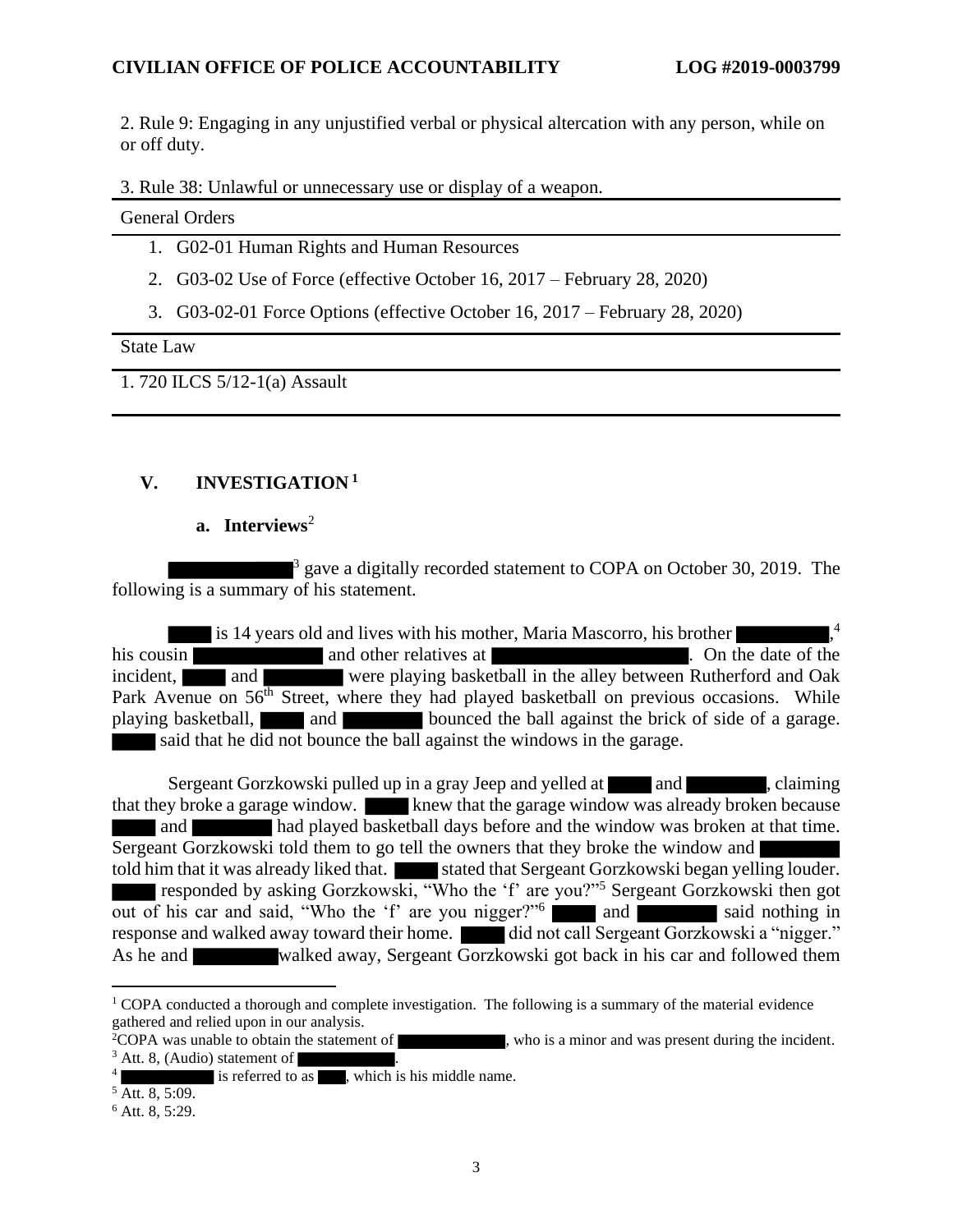out of the alley and onto the street. During the exchange in the alley, Sergeant Gorzkowski did not identify himself as police.

When **arrived** home, he told his mother what happened and what Sergeant Gorzkowski said to them. **and his girlfriend were also home heard what said.** Said. and Officer Mascorro went outside to look for Sergeant Gorzkowski. **All accompanied** them outside to show his mother and brother who Sergeant Gorzkowski was.

said that Sergeant Gorzkowski was driving around outside looking for him and . When Sergeant Gorzkowski saw , he pulled over. pointed out Sergeant Gorzkowski's car to his mother and . Sergeant Gorzkowski attempted to get out of his car, but held the door shut. did not see Sergeant Gorzkowski's legs. heard say, "Why are you calling my brother a nigger?"<sup>7</sup> Sergeant Gorzkowski tried to attack further said that Sergeant Gorzkowski's was holding the gun, arms extended, aimed at 's head. His mother tried to pull Sergeant Gorzkowski of and Sergeant Gorzkowski hit her. did not see Sergeant Gorzkowski with a gun until this time. stated that Sergeant Gorzkowski identified himself as police after he pulled out his gun. After Sergeant Gorzkowski pulled out his gun, his mother explained to him that she is also a cop and Sergeant Gorzkowski then put his gun away.

**Officer Maria Mascorro<sup>8</sup>** gave a digitally recorded statement to COPA on October 30, 2019. The following is a summary of her statement.

Officer Mascorro resides with her parents, her children, her nephew, and her niece. Officer Mascorro verified that (who goes by his middle name ""), and are her children and that is her nephew. Prior to the incident, Officer Mascorro had never seen Sergeant Gorzkowski.

On the day of the incident, and had been playing basketball in the alley between Oak Park Avenue and Rutherford Avenue using a basketball hoop of a kid that they know. Officer Mascorro stated that and and often played basketball in that alley.

and **entered the house and said a man in a gray Jeep called him a** "nigger."<sup>9</sup> When and and entered the house, Officer Mascorro was in the kitchen with her eldest son, , and his girlfriend. told her that when and were playing basketball, Sergeant Gorzkowski came up to them and said, "What the fuck are you guys doing in my alley,"<sup>10</sup> to **then asked Sergeant Gorzkowski who he was, and** Sergeant Gorzkowski responded, "You shut the fuck up, I'm not talking to you nigger."<sup>11</sup> said that after they had words, he and walked away and came home. Officer Mascorro stated that after told them what happened, , and and left the house to return to the alley where the confrontation with Sergeant Gorzkowski occurred. Officer Mascorro

<sup>7</sup> Att. 8, 7:43.

<sup>8</sup> Att. 12. (Audio), Statement of Officer Mascorro.

 $9$  Att. 12, 5:08.

 $10$  Att. 12, 9:12.

 $11$  Att. 12, 9:29.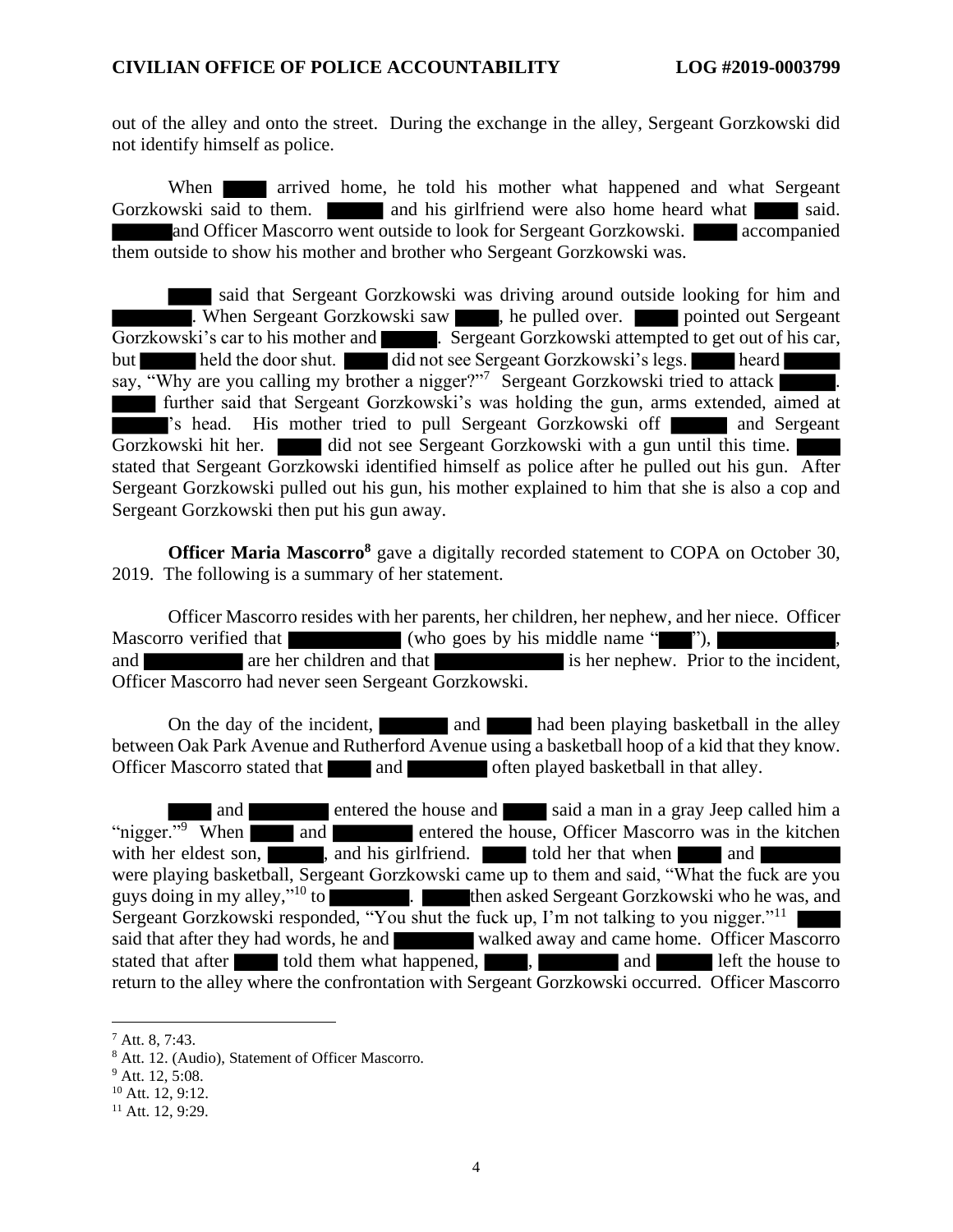followed them in a car driven by a friend of her son, named **. Officer Mascorro stated that** when they arrived at the alley, no one was there.

As they were returning from the ally, with  $\blacksquare$ , and walking, they saw a Jeep travelling north on Oak Park Avenue. The Jeep pulled over at the corner. Officer Mascorro then heard identify the man in the Jeep, and ran to the Jeep. pulled up behind Sergeant Gorzkowski's Jeep. As Officer Mascorro was getting out of the car, she saw back away from the Jeep and saw Sergeant Gorzkowski pointing a gun at him. Officer Mascorro then ran towards and Officer Gorzkowski. As she ran, Officer Mascorro heard say, "my mom's the police too."<sup>12</sup> Officer Mascorro said that she saw that had his hands up and that she heard Sergeant Gorzkowski say, "I'll lay you out"<sup>13</sup> while pointing his gun at **...** During the statement, Officer Mascorro demonstrated how Sergeant Gorzkowski pointed the gun by making a gun gesture with her fingers and holding her hands out at face-level.<sup>14</sup> Officer Mascorro stated that she did not consider pointing a gun straight at face level to be in "low-ready" position. Officer Mascorro described "low-ready" as holding your gun at your chest, facing down. Officer Mascorro stated that did not have a weapon. She further stated that and and were standing near Sergeant Gorzkowski's car when Sergeant Gorzkowski was interacting with  $\blacksquare$ .

Officer Mascorro said that as she was running to get between and Sergeant Gorzkowski, she was screaming, "Hey, I'm the police, I'm the police!"<sup>15</sup> but with tunnel vision it was possible that Sergeant Gorzkowski did not hear her. When Officer Mascorro reached Sergeant Gorzkowski, she touched him and he then turned around and swung his left arm, hitting her near her nose. Officer Mascorro stated that everything happened fast and was intense. After she identified herself, Sergeant Gorzkowski put his gun away and said, "let's talk."<sup>16</sup>

After the incident with , Officer Mascorro stated that she confronted Sergeant Gorzkowski about calling a "nigger" and that Sergeant Gorzkowski calmly denied it and instead claimed that called him a "nigger."<sup>17</sup> Officer Mascorro stated that Sergeant Gorzkowski told her that he saw and throwing a basketball at his neighbor's window and break the window. Sergeant Gorzkowski told her that all he did was tell and that they need to knock on the door of the owner of the garage and let her know that they broke her window.

Officer Mascorro did not believe her kids broke the windows because the windows looked like they had been previously broken. The windows were block glass and she did not think a basketball could break block glass windows. She also said that a neighbor who lives across the alley from the garage said that the windows had been broken "forever."<sup>18</sup> However, Officer Mascorro did agree to pay for damage to the window. Officer Mascorro went with Sergeant Gorzkowski to speak with the garage owner, but she was not home. Officer Mascorro said that

<sup>14</sup> Att. 12, 14:45.

<sup>17</sup> Att. 12, 17:15.

 $12$  Att. 12, 6:58.

<sup>13</sup> Att. 12, 7:10.

 $15$  Att. 12, 7:45.

<sup>16</sup> Att. 12, 7:50.

<sup>18</sup> Att. 12, 18:20.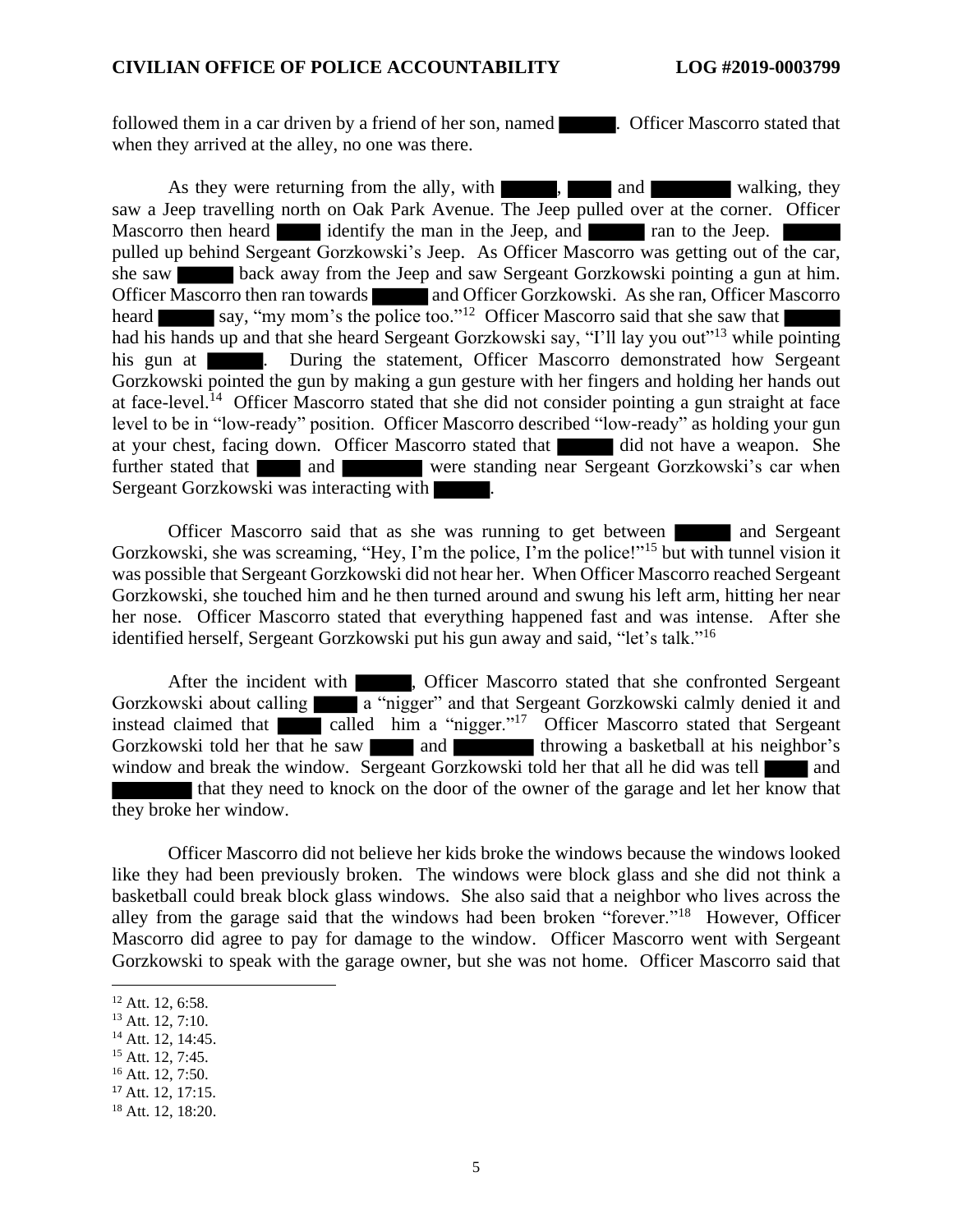later, Sergeant Gorzkowski spoke with the owner separately and then called Officer Mascorro to tell her that owner was home and to ask Officer Mascorro to come speak with her. Officer Mascorro, Sergeant Gorzkowski and the owner spoke about paying for the windows.

Officer Mascorro stated that the night of the incident, Sergeant Gorzkowski asked her if she wanted to "get paper or are we good on this?"<sup>19</sup> At that moment, because everyone was fine, Officer Mascorro said "let's just leave it alone."<sup>20</sup> Officer Mascorro stated that later she spoke with a friend of hers about what happened, and they advised her to report the incident to cover herself.

<sup>21</sup> gave a digitally recorded statement to COPA on October 30, 2019. The following is a summary of his statement.

confirmed that he lived with family, including his mother, and ... On the day of the incident, recalled being at home when and and came running in, scared and out of breath. They said that a man, now known to be Sergeant Gorzkowski, said to them "what the fuck are you doing in my alley"<sup>22</sup> and began addressing as a "nigger." , Officer Mascorro, and and went to the alley where and had been playing basketball, but they did not see Sergeant Gorzkowski. As they were walking back home, and said that they saw Sergeant Gorzkowski's Jeep at 56<sup>th</sup> Street and Oak Park Avenue.

was on the west side of the street in front of his house when he saw the Jeep, and he ran over and pushed the driver side door when he saw Sergeant Gorzkowski opened it to get out. Sergeant Gorzkowski looked angry was "trying to get out his car with a purpose, like he was looking at my brother and my cousin."<sup>23</sup> said that he did not let Sergeant Gorzkowski out of the car because he knew that Sergeant Gorzkowski was going to go after his cousin and brother. stated that he and Sergeant Gorzkowski were "tussling"<sup>24</sup> because Sergeant Gorzkowski was trying to get out of the car and was trying to keep him in. said at the time he did not know that Sergeant Gorzkowski was a sergeant and for all knew Sergeant Gorzkowski was trying to kidnap and **and and and confronted Sergeant Gorzkowski** in an aggressive manner about what and told . Stated that while he was pushing the Jeep door, he was asking Sergeant Gorzkowski if he called his brother a "nigger." did not recall Sergeant Gorzkowski's leg being caught in the door when pushed the Jeep door.

said that Sergeant Gorzkowski reached for his gun when was pushing the car door, but he did not know at the time that was what the sergeant was reaching for. When Sergeant Gorzkowski got his gun out, he put it in 's face and began pushing and yelling that he was an off duty-sergeant. Sergeant Gorzkowski had not identified his office to until he had a gun in  $\blacksquare$  's face. put his hands up when he saw the gun and

<sup>19</sup> Att. 12, 20:00.

<sup>20</sup> Att. 12, 20:10.

<sup>&</sup>lt;sup>21</sup> Att. 16, (Audio) Statement of

 $22$  Att. 16, 3:27.

 $23$  Att. 16, 4:50.

 $24$  Att. 16, 5:00.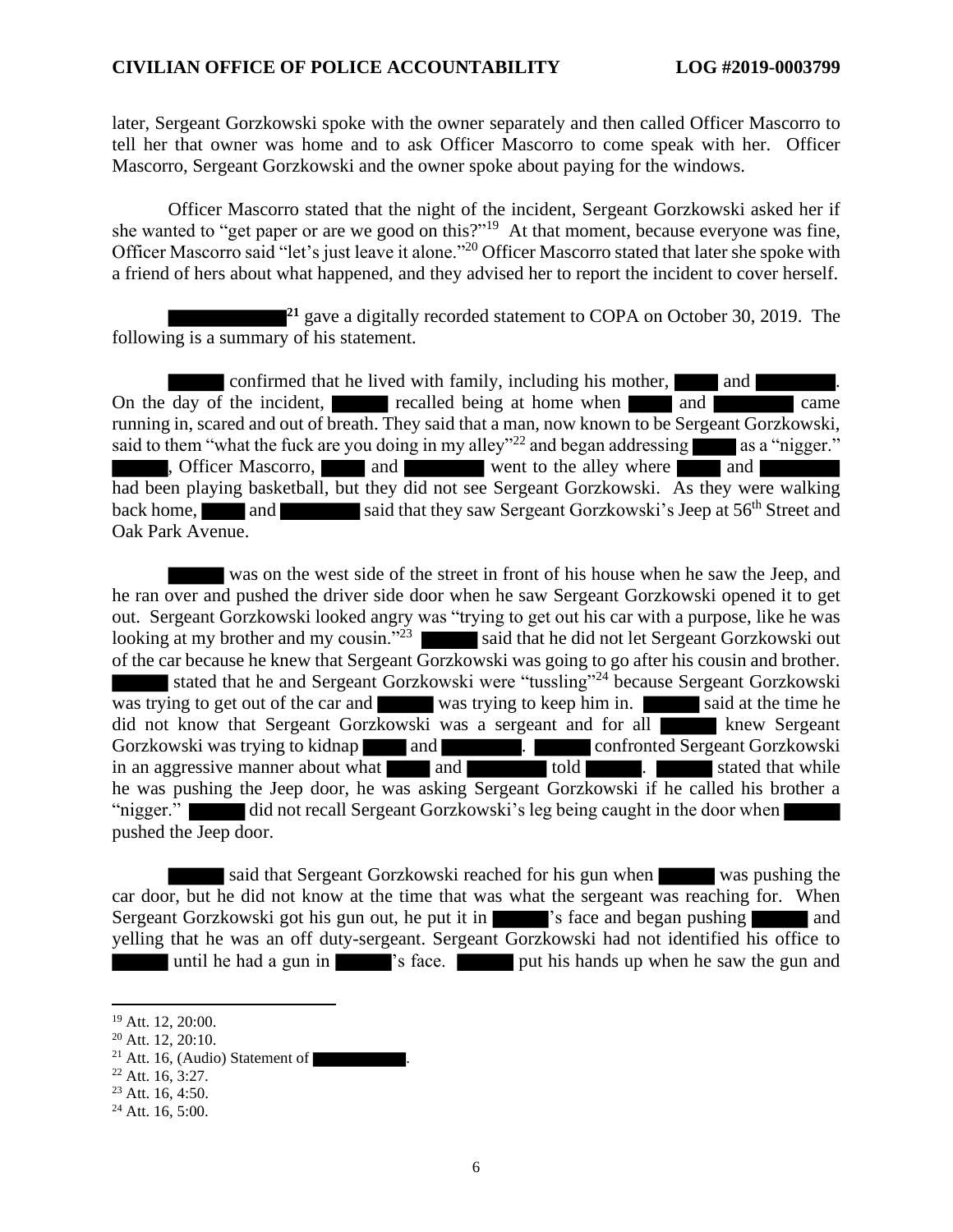told Sergeant Gorzkowski that his mom was a police officer too. His mother yelled to stop and announced that she was an officer. Sergeant Gorzkowski's back was to his mother and when she approached Sergeant Gorzkowski, the sergeant placed an open hand on her face and pushed. stated that he did not have a weapon.

Accused **Sergeant Gorzkowski<sup>25</sup>** provided a digitally recorded statement to COPA on December 4, 2019. Prior to providing a statement Sergeant Gorzkowski reviewed case reports, the notification of charges and allegations and BWC video. The following is a summary of his statement.

Sergeant Gorzkowski was off-duty at the time of the incident. He had just finished cutting his lawn and got in his truck, a silver Jeep Grand Cherokee. Sergeant Gorzkowski drove into the alley behind his street to put the truck in his garage. While at the south-end of the alley, Sergeant Gorzkowski saw and and in the alley toward the north end of the alley. As he got closer, he saw one of them was throwing a basketball with great force against something. Sergeant Gorzkowski described the motion as a "crow hop" throwing motion (running start, hop, overhand throw), like a baseball outfielder would make. Sergeant Gorzkowski's garage was toward the middle of the block and as he approached his garage, he was able to observe and more closely. Sergeant Gorzkowski saw between four to six throws. Initially he could not see what the boys were hitting in the alley, but as he got closer, he saw them break the glass window of 's garage, which was approximately three houses from the north end of the alley. Sergeant Gorzkowski saw the glass fall from the wall onto the pavement. Sergeant Gorzkowski stated that the ball was absorbed into the glass. Sergeant Gorzkowski drove up parallel to and and and rolled down the passenger-side window. The driver-side window was already down.

Sergeant Gorzkowski told  $\blacksquare$ , that he thought it would be a good idea if he knocked on the homeowner's door and tell her that they broke the window. did not respond, so Sergeant Gorzkowski repeated the suggestion. Sergeant Gorzkowski did not recall exactly what said in response, but recalled that his response included words to the effect of "what are you talking about nigger."<sup>26</sup> Sergeant Gorzkowski stated that this stuck out in his mind because of the boy's age and because he was speaking back to an adult. Sergeant Gorzkowski stated that he did not direct the word "nigger" at either boy or use the word at all during the incident.<sup>27</sup> Sergeant Gorzkowski then asked the boy where he lived, and the boy did not respond. Sergeant Gorzkowski asked the boy again where he lived. Sergeant Gorzkowski's intention was to find out where the boys lived and talk to their parents. He explained that there had been problems in the at alley with kids before and that kids would use the basketball hoop across from  $\blacksquare$  's garage as a ruse to hang out and not to play basketball. Sergeant Gorzkowski's initial thought was that and may live where the basketball hoop was located. Sergeant Gorzkowski stated that he identified himself as an officer to and a feature after made a remark to him.

Sergeant Gorzkowski stated that the boys then began to run north. He drove his truck north to the mouth of the alley but stated that the boys were nowhere in sight. Sergeant Gorzkowski then

<sup>25</sup> Att. 5, (Audio) Statement of Sergeant Gorzkowski.

<sup>26</sup> Att. 5, 12:54.

 $27$  Att. 5, 15:15.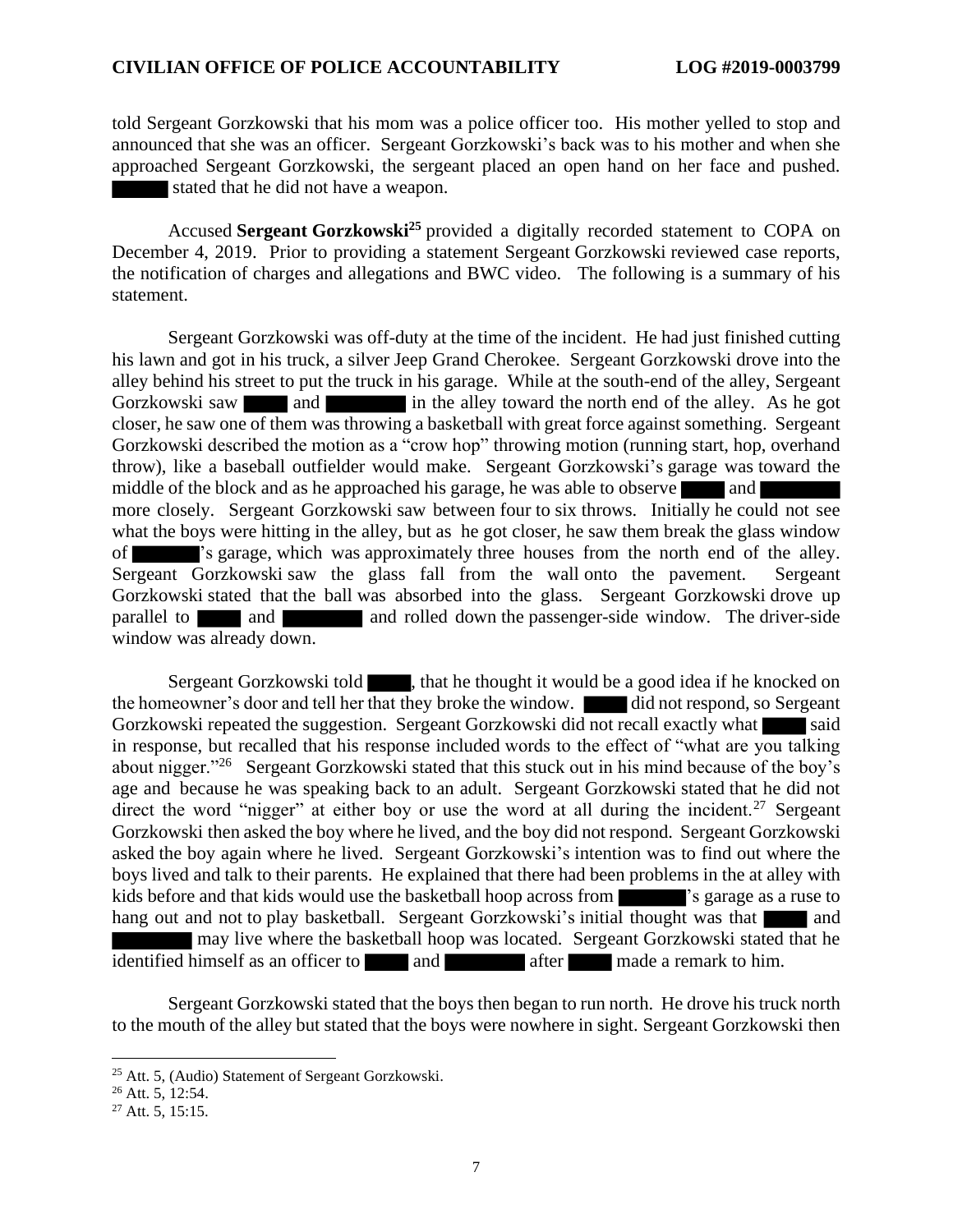made a left onto  $56<sup>th</sup>$  Street, planning to knock on the door of the house where the basketball hoop was located. However, because Oak Park Avenue runs north, Sergeant Gorzkowski could not turn south onto the block. He had to travel about three blocks before he was able to turn southbound to  $57<sup>th</sup>$  Street back to Oak Park Avenue, and pull up in front of the house with the basketball hoop. Sergeant Gorzkowski estimated that it took about a minute and a half to arrive at the house after leaving the alley.

As Sergeant Gorzkowski was preparing to exit his car to ring the bell of the house with the basketball hoop, he saw and walking west on  $56<sup>th</sup>$  Street, approaching Oak Park Avenue. Sergeant Gorzkowski stated that the boys then made a right turn toward 55<sup>th</sup> Street and Oak Park Avenue. Sergeant Gorzkowski lost sight of but stopped as he walked down Oak Park Avenue. Sergeant Gorzkowski parked, rolled down his passengerside window and asked again where he lived as continued to walk. Sergeant Gorzkowski then heard screaming to his left and saw **running** across the street charging toward his car.

was flailing his arms in a manner that caused Sergeant Gorzkowski to believe that was trying to make contact with Gorzkowski's face. Sergeant Gorzkowski attempted to exit his car and placed his left foot down on the ground while his right foot was still in the car. Sergeant Gorzkowski had cracked the door half-way open when began reaching through the driver-side window to make contact with Gorzkowski's upper body. In response, Sergeant Gorzkowski leaned to his right to avoid contact. We was pushing the door hard against Sergeant Gorzkowski's leg. Sergeant Gorzkowski could not recall what was saying while this was happening but remembered that was screaming. Sergeant Gorzkowski was also scanning for and **and** Sergeant Gorzkowski said that he repeatedly stated to that he was an off-duty police officer and directed to "back" the fuck off my vehicle." $28$ 

Sergeant Gorzkowski got out of the truck and took a fighting stance making two fists and said words to the effect of, "let's go motherfucker."<sup>29</sup> Sergeant Gorzkowski then identified his office at least two more times. Sergeant Gorzkowski told to back up but did not retreat. Sergeant Gorzkowski then pulled his gun out and held it in the direction of and said "Back the fuck off my vehicle, I'm a police officer."<sup>30</sup> Sergeant Gorzkowski said he was still seated in the car when he first put his hand on the gun. Sergeant Gorzkowski could not recall how high he held his gun when he held it in the direction of but stated that the gun was still holstered. Sergeant Gorzkowski said he realized the gun was still holstered, "when I looked out in front of me, I noticed that the holster was still on the gun because it's meant to wear with a belt and I didn't have a belt on."<sup>31</sup>

Sergeant Gorzkowski said that he told the responding officers that "at the very least I knew I had it [his gun] at the low-ready position."<sup>32</sup> Sergeant Gorzkowski described low-ready as

<sup>28</sup> Att. 5, 24:05

 $29$  Att. 5, 24:42

 $30$  Att. 5, 25:22.

<sup>31</sup> Att. 5, 31:00.

<sup>32</sup> Att. 5, 39:45.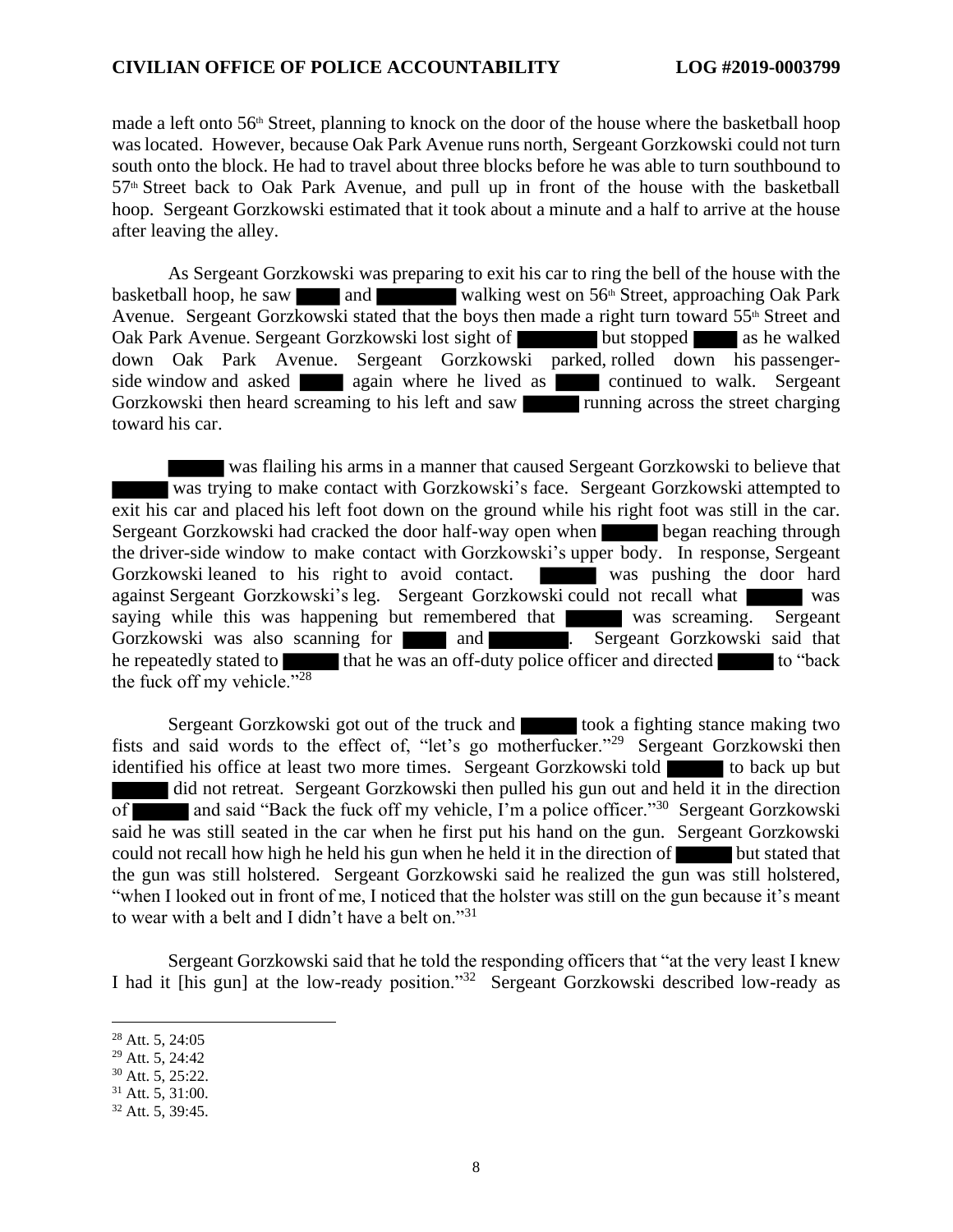pointed in someone's direction but at less than 90 degrees and not looking down the sights. Sergeant Gorzkowski demonstrated low-ready during his statement by standing with his right and left arms extend from his body and holding pointed fingers around his mid-abdomen. Sergeant Gorzkowski stated that his arm was extended from his body when he displayed his gun at .

While holding the gun, Sergeant Gorzkowski felt someone grab his left arm and his first thought was that it was either or trying to attack him from behind. Sergeant Gorzkowski stuck out his hand and stepped forward to create distance between him and whoever was grabbing him. He turned around and saw Officer Mascorro. Sergeant Gorzkowski stated that he made contact with Officer Mascorro, not with force, but to create distance. He identified himself as an off-duty police officer and told Officer Mascorro to back away from him. Officer Mascorro then identified herself as an off-duty officer too. Sergeant Gorzkowski stated that he then tried to deescalate and that Officer Mascorro told him that she was **'s** mother. Sergeant Gorzkowski told Officer Mascorro to tell to retreat. Officer Mascorro called off

Sergeant Gorzkowski and Officer Mascorro then had a conversation. Sergeant Gorzkowski stated that Officer Mascorro denied that and broke the window and Sergeant Gorzkowski suggested he and Officer Mascorro go to the alley to have a look.

Sergeant Gorzkowski knocked on 's door but did not answer. Sergeant Gorzkowski then called and told her what happened and asked her when she would be home. During this conversation, asked Sergeant Gorzkowski if he could be present during the conversation between **and Officer Mascorro.** Sergeant Gorzkowski and Mascorro exchanged numbers and agreed to speak with when she came home. When came home fifteen minutes later, Sergeant Gorzkowski called Officer Mascorro and they walked over to 's house. Sergeant Gorzkowski, and Officer Mascorro met in the alley behind  $\overline{\phantom{a}}$  's house and had a conversation about what happened.  $\overline{\phantom{a}}$  and Officer Mascorro came to an agreement that Officer Mascorro would partially pay for the windows.

Sergeant Gorzkowski asked Officer Mascorro several times on the night of the incident if she wanted to file a police report and Officer Mascorro said no. The next day, Sergeant Gorzkowski filed a police report after he received a text from Officer Mascorro stating that she spoke to a commander friend that suggested she should "make paper." Sergeant Gorzkowski called the 008<sup>th</sup> District and requested someone come to scene for a report. Sergeant Gorzkowski thought it would be best for transparency sake to document the Criminal Damage to Property and the Aggravated Battery and Assault to Sergeant Gorzkowski. Sergeant Gorzkowski and Officer Mascorro had a conversation while waiting for officers to arrive on scene. Sergeant Gorzkowski asked Officer Mascorro the identity of her commander friend. In response, Officer Mascorro told Sergeant Gorzkowski that because she works at headquarters, she had close relationships with high ranking members and would not be found at fault for the incident. Sergeant Gorzkowski believed Officer Mascorro told him this information as an intimidation tactic. Sergeant Gorzkowski also wanted a log number initiated after learning that Officer Mascorro had a log number initiated. Sergeant Gorzkowski stated he wanted a log number to record Officer Mascorro impeding his investigation by grabbing Sergeant Gorzkowski's arm when he was with and for trying to intimidate him by making comments that she had relationships with high ranking officers.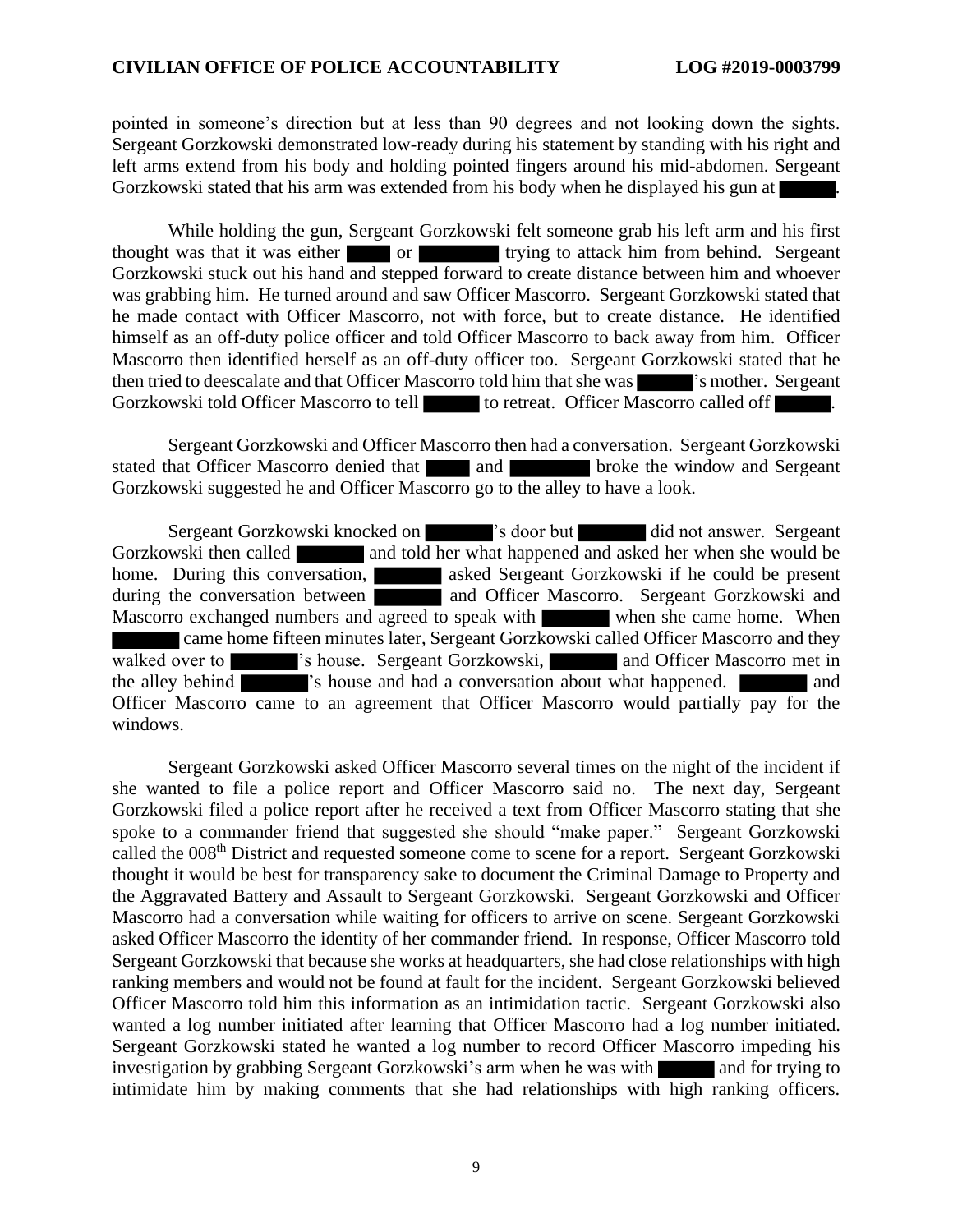Sergeant Gorzkowski provided investigators with a copy of a text Officer Mascorro sent to Sergeant Gorzkowski.

#### **b. Digital Evidence**

**Video<sup>33</sup>** from a private home video camera mounted on a garage in the alley located at  $34$  was submitted by Officer Mascorro. The camera is pointing north, looking towards 56<sup>th</sup> Street. Officer Mascorro said in her statement that the footage was given to her by a neighbor. The video is approximately 5:00 minutes long. The video shows  $\blacksquare$ , holding a basketball, and walking north down the alley and turning left onto 56<sup>th</sup> Street. Thirty seconds later, a gray Jeep appears also heading north, with only the driver's arm (presumably Sergeant Gorzkowski's) visible. It pauses and then also turns left. About a minute later, a gray Jeep passes the alley heading east on  $56<sup>th</sup>$  Street. Three minutes into the video, a man in shorts and a white shirt, believed to be , points east while walk eastbound on 56th Street. A darkcolored car then drives into the alley from the north and stops in the mouth of the alley. runs past the car and the driver of the car appears to say something to him. Officer Mascorro then appear and climb into the car. **Comes** back in to view and climbs into the car. Seconds later, jumps out of the car and runs west on  $56<sup>th</sup>$  Street, followed by and .

**Body Worn Camera<sup>35</sup> (BWC)** video from the cameras of members called to the scene the day after the incident by Sergeant Gorzkowski record Sergeant Gorzkowski's and Officer Mascorro's conversation with Sergeant James Gallagher ("Sergeant Gallagher") as well as the responding officers' investigation of the damage to the block glass windows of  $\blacksquare$  's garage.

Sergeant Gorzkowski and Officer Mascorro are standing on the corner of Oak Park Avenue and 56<sup>th</sup> Street speaking with Sergeant Gallagher. Sergeant Gorzkowski is wearing a green tee shirt and black shorts. Officer Mascorro is wearing a striped tee shirt and denim shorts. Sergeant Gorzkowski relays to Sergeant Gallagher his version of the events involved in the incident. What Sergeant Gorzkowski tells Sergeant Gallagher is largely consistent with what he told COPA in his statement.

Of note in the BWC, Sergeant Gorzkowski demonstrates a boxing stance that he states took, with two fists placed near his face. Sergeant Gorzkowski states that did not know that he was the police when he closed the door on his leg but that when Sergeant Gorzkowski gets out of the car he states, "Back the fuck off, I'm the police."<sup>36</sup> Sergeant Gorzkowski then states that when began to close in on him, Sergeant Gorzkowski grabbed his gun and repeated the command to "back the fuck off." When Sergeant Gorzkowski states he grabbed his gun, he gestures holding his gun close to his body and mid-level on his chest with his right hand. He then states that he was holding his gun, which was still holstered, in "low-ready" position. He tells Sergeant Gallagher that he pulled his gun out when refused to back off after Sergeant Gorzkowski told that he was police. Officer Mascorro interjects that what Sergeant

<sup>33</sup> Att. 39, Garage security camera video clip.

<sup>&</sup>lt;sup>34</sup> The exact address was determined after a review of the video and using Google Maps Street View.

 $35$  Atts.  $19 - 24$ .

<sup>36</sup> Att. 22, T22:04:35Z.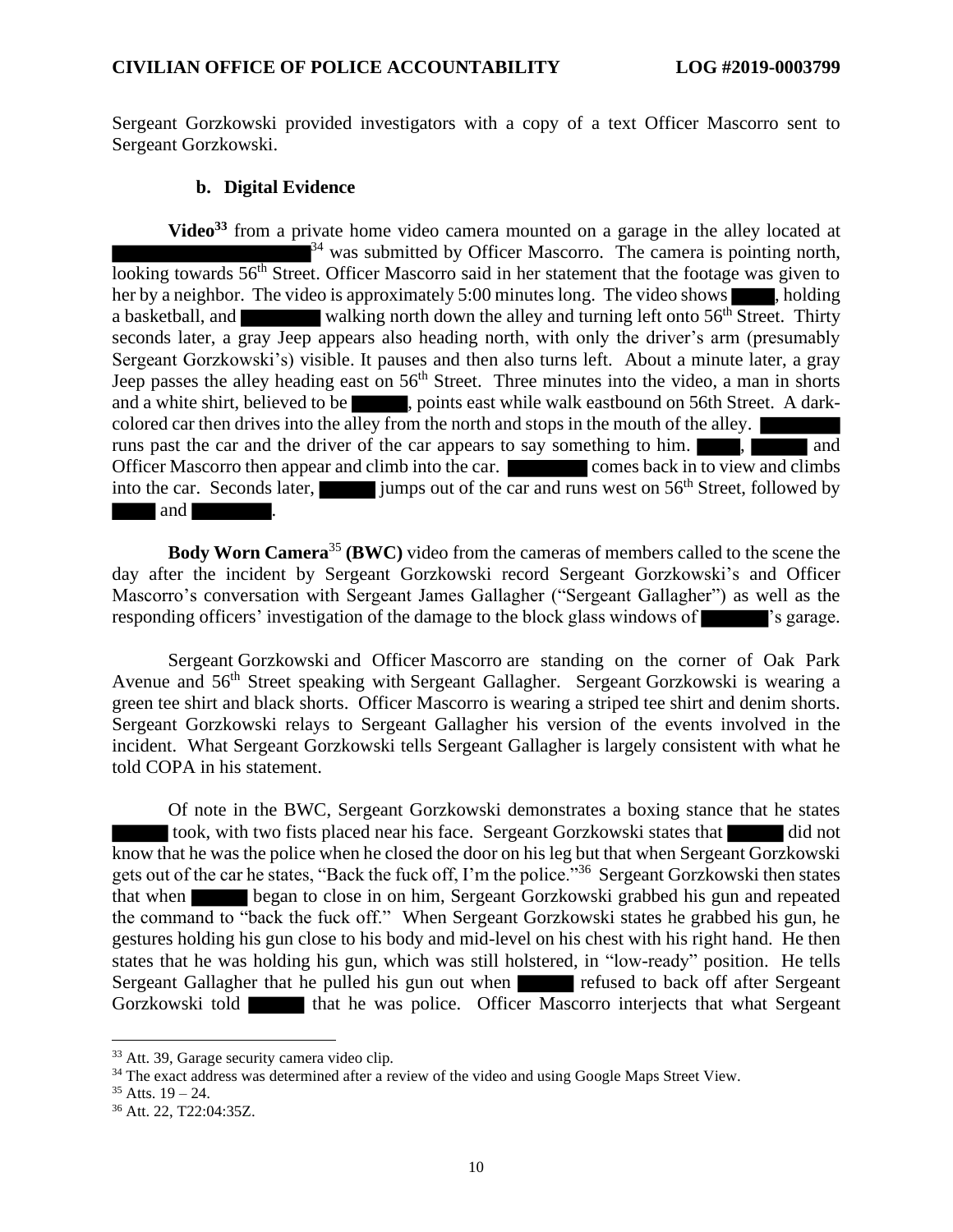Gorzkowski described is not what she saw happen. Sergeant Gorzkowski states that when Officer Mascorro approached him, he thought it was one of the kids and demonstrates a shoulder-height shoving motion with his right hand that he used on Officer Mascorro. Sergeant Gorzkowski also states that he did not know why Officer Mascorro got involved. In response, Officer Mascorro becomes agitated and states, "You had your gun on him!"<sup>37</sup>

Sergeant Gorzkowski admits that there was preexisting damage to **Samua**'s garage windows that was cemented over but states that after talking to he believed two windows were broken by and  $\blacksquare$ 

Sergeant Gorzkowski also relays to Sergeant Gallagher the actions taken by himself, Officer Mascorro and to resolve the matter. Sergeant Gorzkowski's statements on this matter our consistent with what he stated to COPA.

As Sergeant Gallagher takes a statement from Sergeant Gorzkowski, responding Officers Sankovich and Thiry stand to the side. Sergeant Gallagher asks for 's address and directs' Officer Sankovich and Officer Thiry to look at the damage to **'s** garage. The officers' walk to **'s** garage and examine the damage to the block glass. They conclude some damage could have been caused by and and some damage that was old and that appeared to be the result of the windows being shot with something. The officers then walk to the front of 's home to speak with her, but no one answers. Moments later, the officers return to the garage with Sergeant Gallagher to examine the damage. Sergeant Gallagher and the officers return to the corner where Sergeant Gorzkowski and Officer Mascorro are standing. Sergeant Gallagher tells Sergeant Gorzkowski that it is difficult to tell if there is fresh damage to the glass block windows. Sergeant Gallagher states that the report would state that Sergeant Gorzkowski was examining a potential Criminal Damage to Property and someone later slams a door on his leg. Sergeant Gorzkowski adds that Officer Mascorro grabbed his arm. Sergeant Gallagher asks Officer Mascorro if she grabbed Sergeant Gorzkowski's arm and she admits that she did. She said she did so while yelling, "Stop! Stop!" because Sergeant Gorzkowski had a gun pointed at 's face. Officer Mascorro demonstrates how Sergeant Gorzkowski was holding the gun by holding her right arm straight out at chest level.<sup>38</sup>

Sergeant Gorzkowski calls to get her permission to include her name and number for a report for Criminal Damage to Property and she agrees. Sergeant Gallagher also calls to verify that she gave permission for the report.<sup>39</sup> Sergeant Gorzkowski tells Sergeant Gallagher that he was filing a report because Officer Mascorro got a commander involved. Sergeant Gallagher confirms with Sergeant Gorzkowski that he wants to report that Officer Mascorro interfered with his investigation of Criminal Damage to Property and for Officer Mascorro to be listed as a witness.

**Photographs** of the broken block glass window were submitted by Officer Mascorro.<sup>40</sup> Four blocks of glass in the window in a square pattern are shown. The top right block has been

<sup>37</sup> Att. 22, T22:16:10Z.

<sup>38</sup> Att. 19, T22:24:27Z.

<sup>39</sup> Att. 23, T22:52:36Z

<sup>40</sup> Atts. 33-38.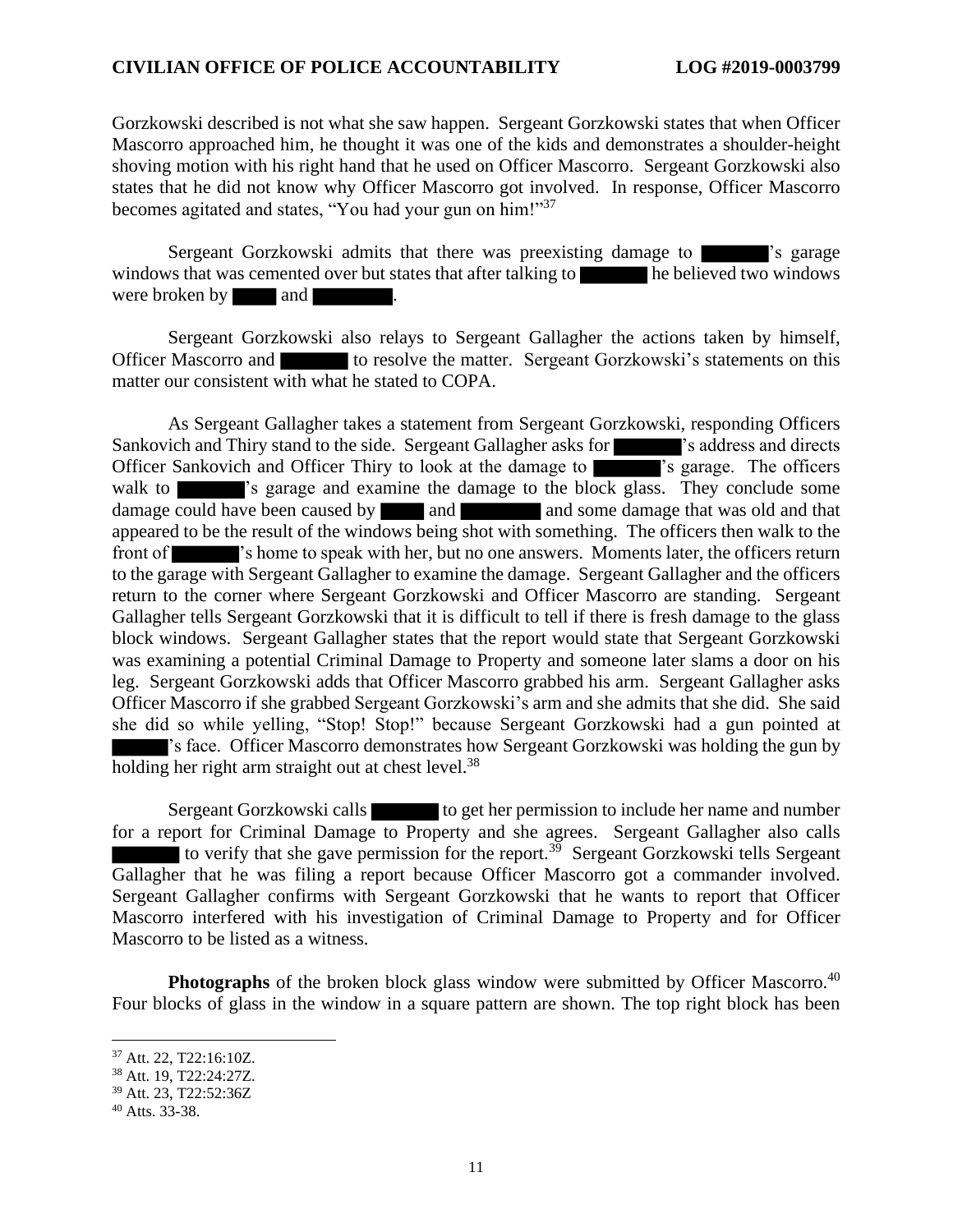cemented over, the top left and bottom right blocks are cracked, and the bottom left block is broken. Also, photographs of an injury to Officer Mascorro's nose<sup>41</sup> were taken on September 20, 2019, by a Department evidence technician and are included in the record.

### **c. Documentary Evidence**

An **Original Case Incident Report**<sup>42</sup> was completed on September 20, 2019. It lists Sergeant Gorzkowski as a victim of Simple Battery and Aggravated Assault to a Police Officer. The report lists stated as a victim of Criminal Damage to Property. The suspects listed are  $\blacksquare$ , and  $\blacksquare$  . The report's narrative contains a summarized version of the statement Sergeant Gorzkowski gave to Sergeant Gallagher captured by BWC.

## **VI. LEGAL STANDARD**

For each Allegation COPA must make one of the following findings:

- 1. Sustained where it is determined the allegation is supported by a preponderance of the evidence;
- 2. Not Sustained where it is determined there is insufficient evidence to prove the allegations by a preponderance of the evidence;
- 3. Unfounded where it is determined by clear and convincing evidence that an allegation is false or not factual; or
- 4. Exonerated where it is determined by clear and convincing evidence that the conduct described in the allegation occurred, but it is lawful and proper.

A **preponderance of evidence** can be described as evidence indicating that it is **more likely than not** that the conduct reviewed complied with Department policy. *See Avery v. State Farm Mutual Automobile Insurance Co.*, 216 Ill. 2d 100, 191 (2005), (a proposition is proved by a preponderance of the evidence when it has found to be more probably true than not). If the evidence gathered in an investigation establishes that it is more likely that the conduct complied with Department policy than that it did not, even if by a narrow margin, then the preponderance of the evidence standard is met.

**Clear and convincing evidence** is a higher standard than a preponderance of the evidence but lower than the "beyond-a-reasonable doubt" standard required to convict a person of a criminal offense. See *e.g.*, *People v. Coan*, 2016 IL App (2d) 151036 (2016). Clear and convincing can be defined as a "degree of proof, which, considering all the evidence in the case, produces the firm and abiding belief that it is highly probable that the proposition  $\ldots$  is true." *Id.* at  $\P$  28.

## **VII. ANALYSIS**

 $41$  Att. 4

 $42$  Att. 6.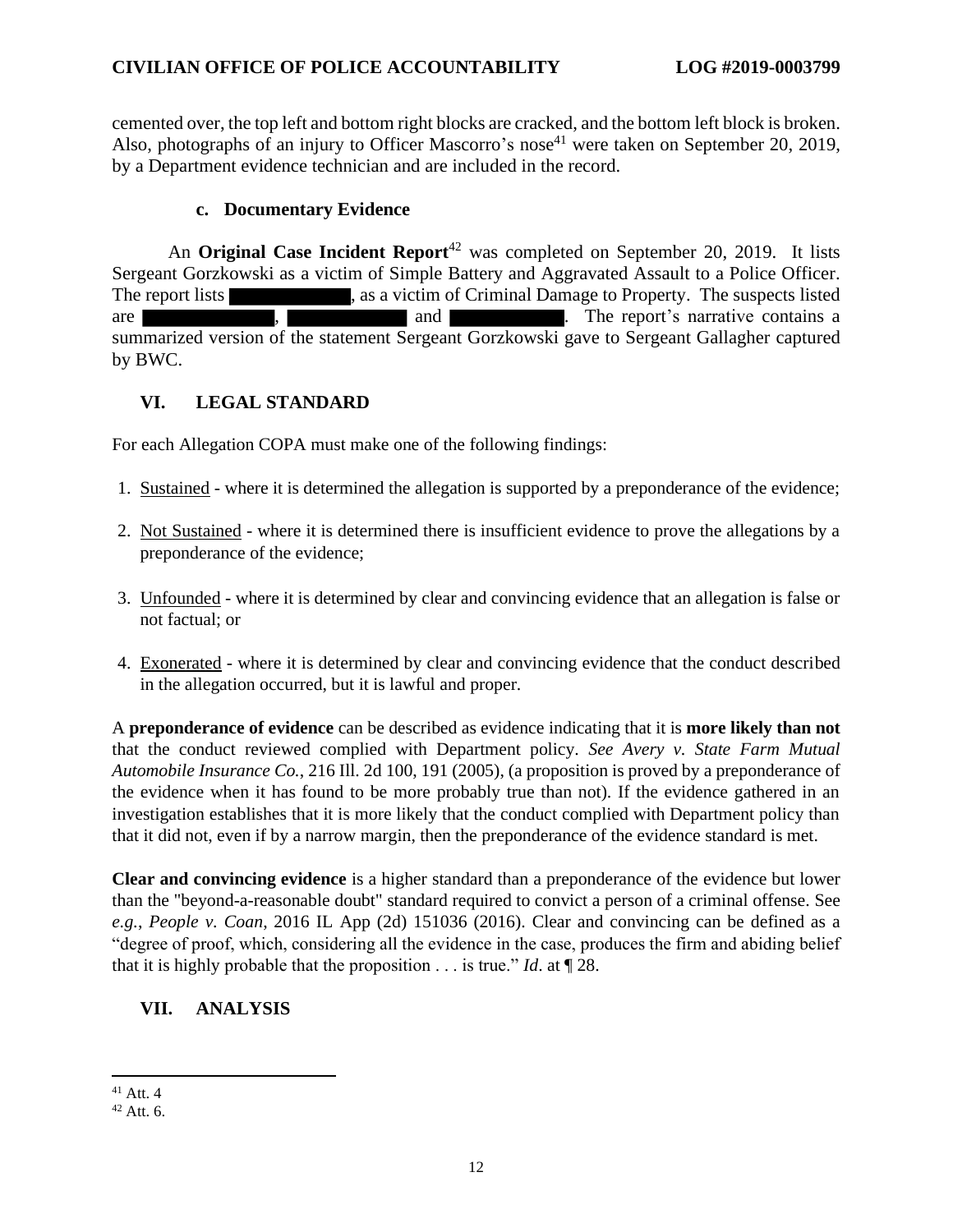**Allegation 1**, that Sergeant Gorzkowski committed misconduct by stating words to the effect of "Who the fuck are you nigger?" at is **Not Sustained.** 

, who is of African American and Hispanic descent, alleges that Sergeant Gorzkowski leveled the racial slur, "nigger" in his direction. The slur is generally understood to disparage African Americans. Directing race-based, verbally abusive language toward a citizen violates Rule 2 of the Department's Rules and Regulations which prohibits "any action or conduct that impedes the Department's efforts to achieve its policy and goals or brings discredit upon the Department."<sup>43</sup> Directing such language at citizens also violates Rule 9 of the Department's Rules and Regulations which prohibits "engaging in any unjustified verbal or physical altercation with any person, while on or off duty."<sup>44</sup>

Sergeant Gorzkowski denies directing the slur at and indicates that it was in fact who used the slur. There is no verifiable evidence to prove what was said. All things being equal, COPA finds that Sergeant Gorzkowski and are equally credible in their accounts of this allegation. Therefore, COPA is unable to determine that Sergeant Gorzkowski directed the racial slur in the direction of . COPA finds this allegation is **Not Sustained.**

**Allegation 2**, that Sergeant Gorzkowski committed misconduct by displaying his gun at or in the direction of the head of , without justification, is **Sustained.** 

Department members are authorized to use force that is objectively reasonable, necessary under the circumstances and proportional to the threat.<sup>45</sup> Consistent with this directive, Rule  $38$ forbids CPD members from using or displaying their weapons unnecessarily. The available evidence indicates that it is more likely than not that Sergeant Gorzkowski displayed his gun at or in the direction of 's head and that Sergeant Gorzkowski's actions were not justified.

's claim that the gun was pointed at him is corroborated by and Officer Mascorro, who were present during this portion of the incident. In her statement to COPA, Officer Mascorro demonstrated how she recalled Sergeant Gorzkowski holding the gun (straight, with arms extended from the chest), in the same manner she demonstrated it to Sergeant Gallagher the day after the event. The allegation is also substantially corroborated by Sergeant Gorzkowski, who demonstrated to COPA holding the gun with his arms extended. Conversely, he demonstrated to Sergeant Gallagher that he held the gun with his arms close to his body and with his finger pointed down. Officer Mascorro also distinguished the low-ready posture from the pointing posture she stated she saw Sergeant Gorzkowski take. Further, Sergeant Gorzkowski told COPA that he held his gun "*at the very least*" at low-ready thus implying the possibility that he was pointed the gun at head in the ready position. For these reasons, there is sufficient evidence to conclude that Sergeant Gorzkowski displayed his gun at or in the direction of the head of .

With respect to whether Sergeant Gorzkowski was justified in displaying his gun, the evidence shows that Sergeant Gorzkowski was not justified. There is no indication or claim that (or and for that matter) possessed any weapon during this incident. It is

<sup>43</sup> Chicago Police Department, Rules of Conduct, Rule 2.

<sup>44</sup> Chicago Police Department, Rules of Conduct, Rule 9.

<sup>45</sup> G03-02.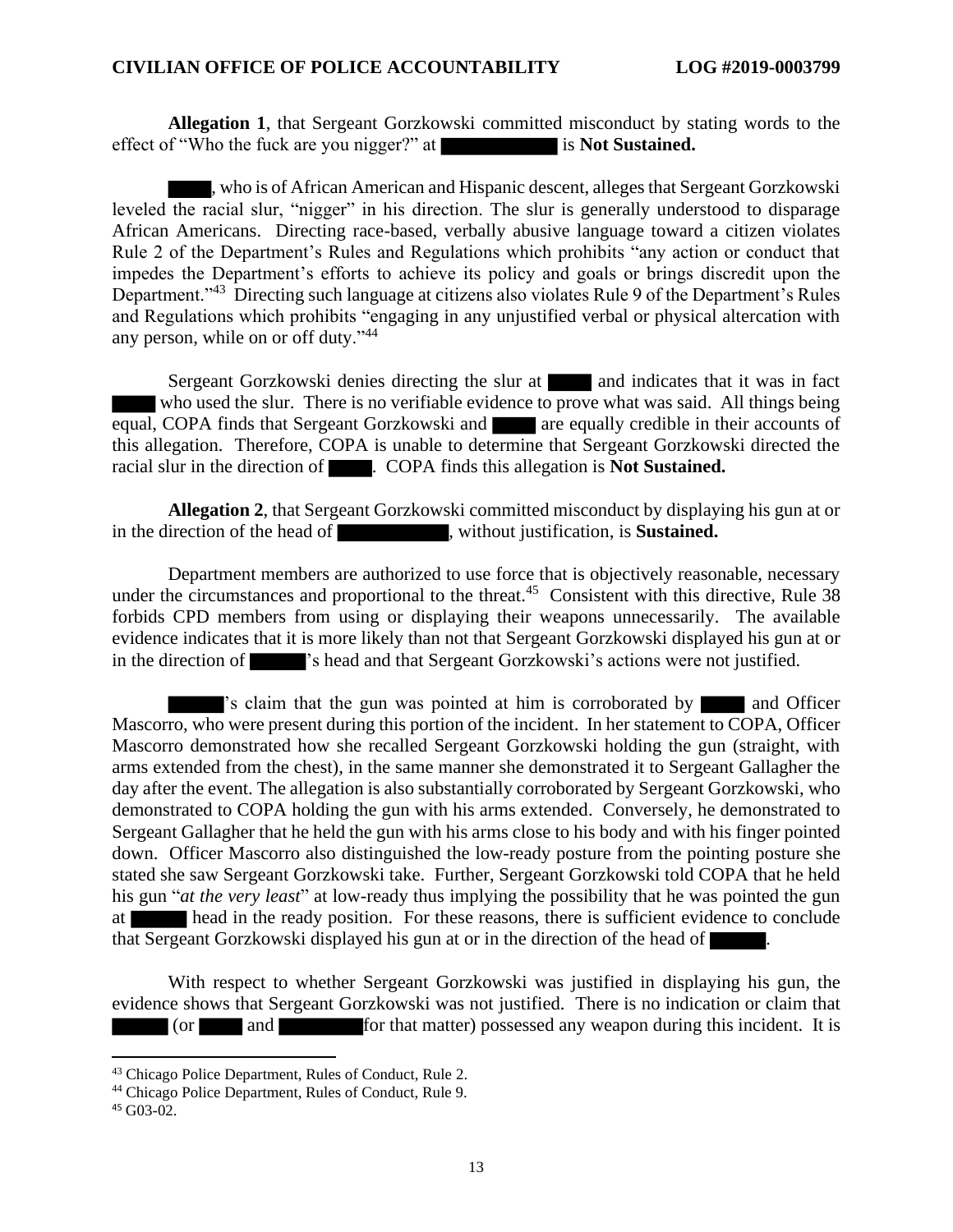undisputed that pressed Sergeant Gorzkowski's car door to keep Sergeant Gorzkowski from exiting the car and that confronted Sergeant Gorzkowski in an aggressive manner about the alleged racial slur. also admits to tussling with Sergeant Gorzkowski to keep him in the car. However, states that he was unaware that Sergeant Gorzkowski's leg was in the door and that Sergeant Gorzkowski did not announce his office until Sergeant Gorzkowski had his gun in 's face. Sergeant Gorzkowski told COPA that he announced his office to repeatedly while in his car. However, BWC video records Sergeant Gorzkowski stating to Sergeant Gallagher that did not know that Sergeant Gorzkowski was an officer until Sergeant Gorzkowski exited his car.

In any event, Sergeant Gorzkowski, who was in a car when the confrontation with began, could have chosen to deescalate the situation in a manner that made his decision to display his firearm in the direction of  $\blacksquare$  's head unnecessary and inappropriate. Once Sergeant Gorzkowski freed his leg from the door, he could have stayed in the car, shut the door, rolled up the window and spoke to from inside instead of choosing to increase the level of confrontation by stepping out of his vehicle to engage . If necessary, he could have driven away. Even if shutting the door and talking from within the car was not an available option, Sergeant Gorzkowski could have also chosen not to display his gun at all, let alone in the direction of 's head. The fact that the gun may have been holstered is of no consequence, as Sergeant Gorzkowski did not realize that until after he had displayed the gun at . Nothing in the available evidence indicates that the descriptions of how Sergeant Gorzkowski pointed his gun at by , and Officer Mascorro is less credible than that of Sergeant Gorzkowski's description. On the other hand, Sergeant Gorzkowski's inconsistent statements and demonstrations about how he held the gun and when he identified himself as a Department member render him less credible on this issue. COPA finds this allegation is **Sustained.**

#### **VIII. RECOMMENDED DISCIPLINE FOR SUSTAINED ALLEGATIONS**

#### **a. Sergeant Timothy Gorzkowski**

#### **i. Complimentary and Disciplinary History**

Sergeant Gorzkowski has been a member of the Chicago Police Department since November 24, 2003. Since that time, he has received one Special Commendation; one Life Saving Award; 11 Department Commendations; two Problem Solving Awards; one Honorable Mention Ribbon Award; 144 Honorable Mentions; two Complimentary Letters; two Joint Operations Awards; one Unit Meritorious Performance Award; four Attendance Recognition Awards; three Crime Reduction Awards (2004, 2009, 2019); one NATO Summit Service Award; one Presidential Election Deployment Award (2008); one Recognition / Outside Governmental Agency Award; six Emblems of Recognition – Physical Fitness; and one Other Award. Sergeant Gorzkowski does not have any history of sustained complaints or SPARs.

#### **ii. Recommended Penalty**

COPA recommends that Sergeant Gorzkowski receive a 2-day Suspension. COPA has considered his significant complimentary history and the lack of any disciplinary history in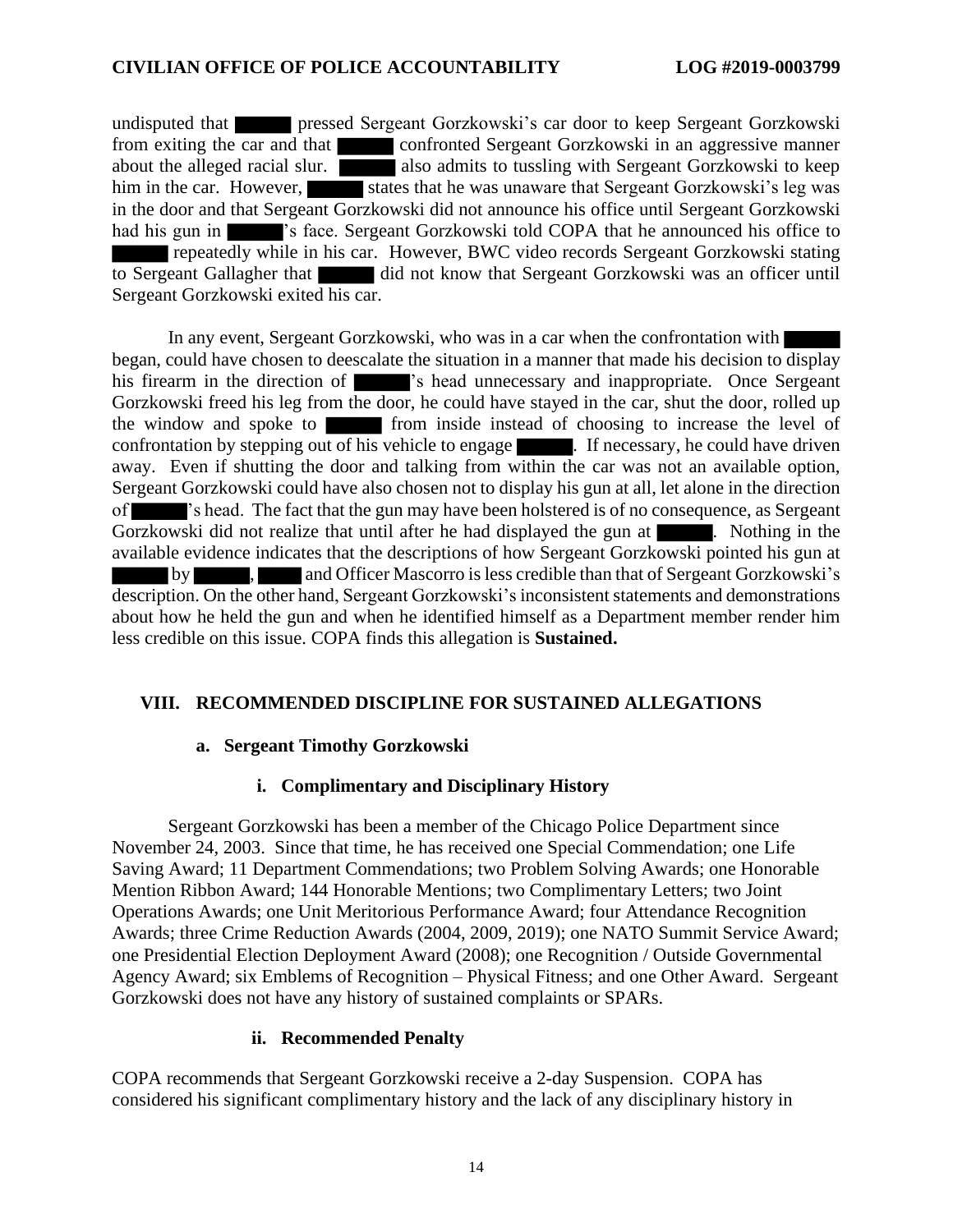mitigation, as well as other factors, including his rank, duty status (off-duty) at the time of this incident, and length of time with the Department. For the foregoing reasons, COPA recommends a 2-day Suspension.

## **IX. CONCLUSION**

Based on the analysis set forth above, COPA makes the following findings:

| <b>Officer</b>                        | <b>Allegation</b>                                                                                                                                                                                                                                                                                                                                                                                   | Finding/<br><b>Recommendation</b> |
|---------------------------------------|-----------------------------------------------------------------------------------------------------------------------------------------------------------------------------------------------------------------------------------------------------------------------------------------------------------------------------------------------------------------------------------------------------|-----------------------------------|
| <b>Sergeant Timothy</b><br>Gorzkowski | 1. It is alleged by Officer Maria Mascorro that on<br>or about September 19, 2019, at approximately<br>between 6:00 pm and 7:20 pm at or near<br>, Sergeant Timothy Gorzkowski, Star<br>No. 1126, committed misconduct through the<br>following acts or omission by: Stating words to<br>the effect of "Who the fuck are you nigger?" at                                                            | <b>Not Sustained</b>              |
|                                       | 2. It is alleged by Officer Maria Mascorro that on<br>or about September 19, 2019, at approximately<br>6:00 pm and 7:20 pm at or near the intersection of<br>56th Street and Oak Park, Sergeant Timothy<br>Gorzkowski, Star No. 1126, committed<br>misconduct through the following acts or omission<br>by: Displaying his gun at or in the direction of the<br>head of<br>, without justification. | Sustained / 2-day<br>Suspension   |

Approved:



Angela Hearts-Glass *Deputy Chief Investigator* 3-15-2021

Date